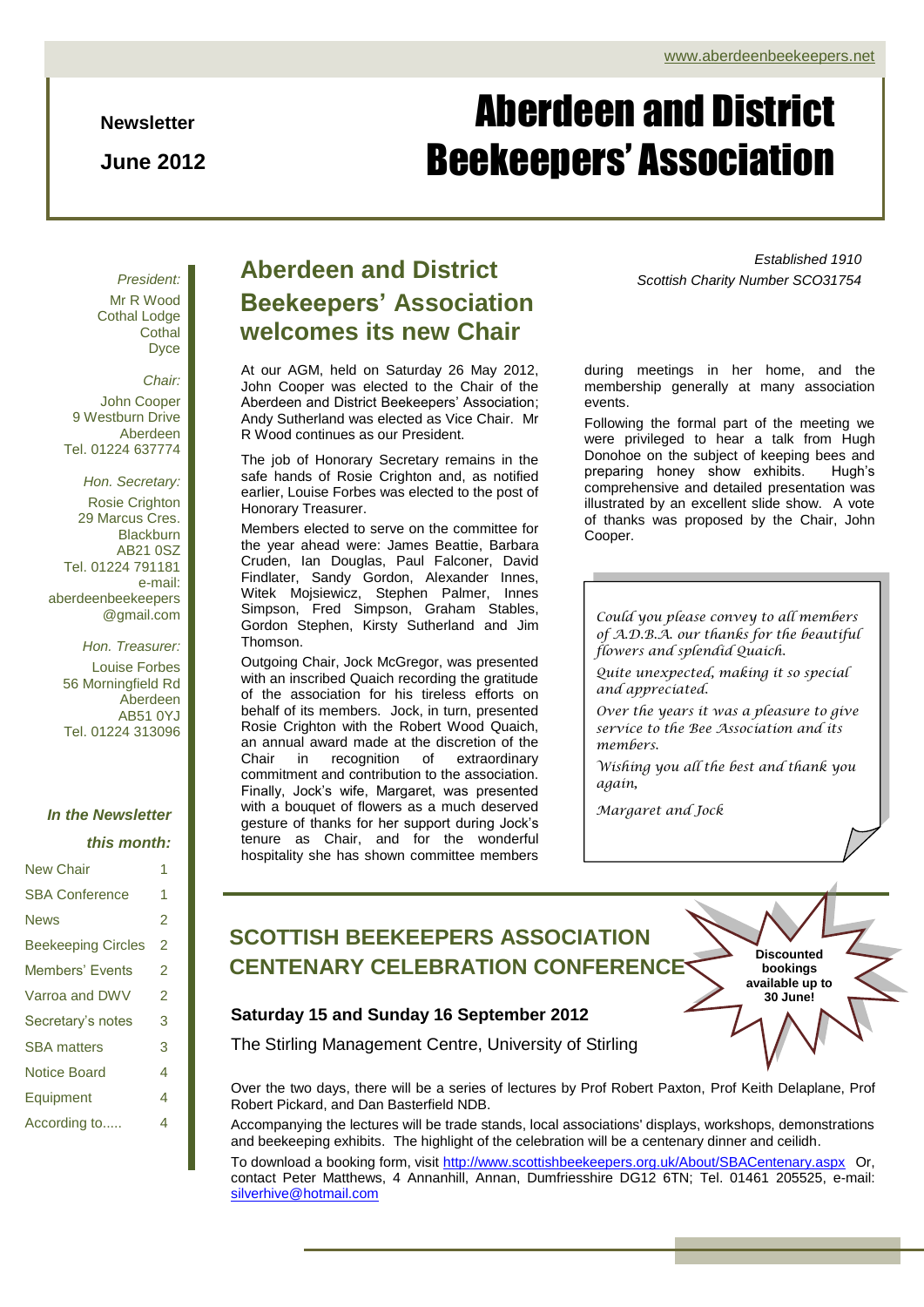## Page 2 of 4 ADBA Newsletter

### $\geq$  $\bf \Phi$  $\Xi$ b $\bf \Phi$  $\equiv$ iย<br>`๑ (  $\geq$  $\bf \Phi$  $\blacksquare$ t**JQ**

#### **APIARY DEMONSTRATION**

Sunday 17 June at 2.30pm Gordon Stephen and Fred Simpson: **SWARM CONTROL**

Oldmeldrum

*(Site will be signposted on Inverurie/Oldmeldrum road close to 'HOODLES' the children entertainment facility at North Mains, Oldmeldrum)*

### **APIARY DEMONSTRATION**

Saturday 7 July at 2.30pm

Sandy Watson: **GENERAL INSPECTION AND HARVESTING HONEY CROP**

Association apiary, SAC, Craibstone, AB21 9YA

#### **APIARY DEMONSTRATION**

Saturday 22 July at 2.30pm **DISEASE INSPECTION** Birchfield, Kintore *(Further details t.b.a.)*

The Torphins **Beekeeping Circle** proved its success recently when a request for assistance with a hive inspection was answered and the stability of the colony was restored. Local bee expert, Hugh Donohoe, provided the knowhow, which was gratefully received by those present. The bees came from Jock McGregor last year, over-wintered well to produce a strong colony. Ten days before the inspection a small swarm was found near the hive and this was put into an empty hive. This was already thriving, much comb had been created. Eggs and larvae were seen. The opportunity was taken to mark the queen.

There were still a very large number of bees in the original hive with a number of healthy queen cells. One of these was put into a nuc, with some frames, stores and candy. Most of the remaining queen cells were destroyed, leaving two – the assumption being that the first to hatch would kill the other. Some of the remaining stores from the super on the main hive were transferred to the reserve hive and new supers were put onto both hives.

The intention is to leave the hives and the nuc for a month before disturbing.

Altogether the evening was extremely useful, great training and the risk of subsequent swarms has been greatly reduced. This would not have been possible without the local beekeeping circle for which I am very grateful.

*Rod McGovern*

#### Beekeeping Circles



If you would like to join an existing beekeeping circle in the following areas, contact -

Helen Anderson, based in **Inverurie**, on 01467 620750, e-mail[: sh.and@gmx.com](mailto:sh.and@gmx.com) Graham Torrie, based in **Torphins**, on 013398 82038, e-mail: [grahamtorrie002@btinternet.com](mailto:grahamtorrie002@btinternet.com)

*The initiative relies on individual members volunteering to compile and share (with permission) a list of names and contact numbers of other beekeepers in their local area, then to take things forward as the members of the circle deem fit. If you would be prepared to co-ordinate a beekeeping circle in your own area, please contact Graham Torrie.*

#### News

#### **Mains of Drum Garden Centre - Gardeners Evening**

Sandy Gordon and John Cooper manned an Association stall at this event on 25th June.

We provided a display of local honeys and some items of beekeeping equipment, and offered some free honey tastings.

As is usual at this kind of event, the public showed plenty of interest in bee issues.

#### **Turriff Show**

Further to the information in last month's Newsletter, Sandy Gordon, with help from others, will be taking the lead again in organising the Association stand at the Turriff Show on 5th and 6th of August.

Would anyone willing to help on the stand please contact Sandy on 01224 484540.

Entries in the Show's Honey Section must be registered on an entry schedule form with the Show Secretary no later than the 14th July.

These forms and the honey schedule are obtainable from: Bruce Ferguson, secretary, Ardmiddle Mains, Turriff, AB53 8AG. Tel 01888 568830

Honey exhibits themselves should be delivered to the showground on the 5th August by 9.45 AM.

Association stand at the show is in As stated in last month's Newsletter, our jeopardy if entries to the Honey Section do not increase. If it is any incentive, there are money prizes available. Members are urged to support the show, which is Scotland's second biggest agricultural show.

Any member who wishes to sell honey on the Association stand may either deliver it themselves on the morning of the show, or get in touch with Sandy if they would like him to take it to the show for them. Similarly, if anyone would like Sandy to take their competition exhibits to the show please contact him to make the necessary arrangements.

A study of honey bees in Hawaii by Sheffield University has established a strong link between the Varroa mite and the spread of deformed wing virus. The findings were reported in the journal Science and caused great excitement in the media. See the BBC's take on the story at: <http://www.bbc.co.uk/nature/18339797>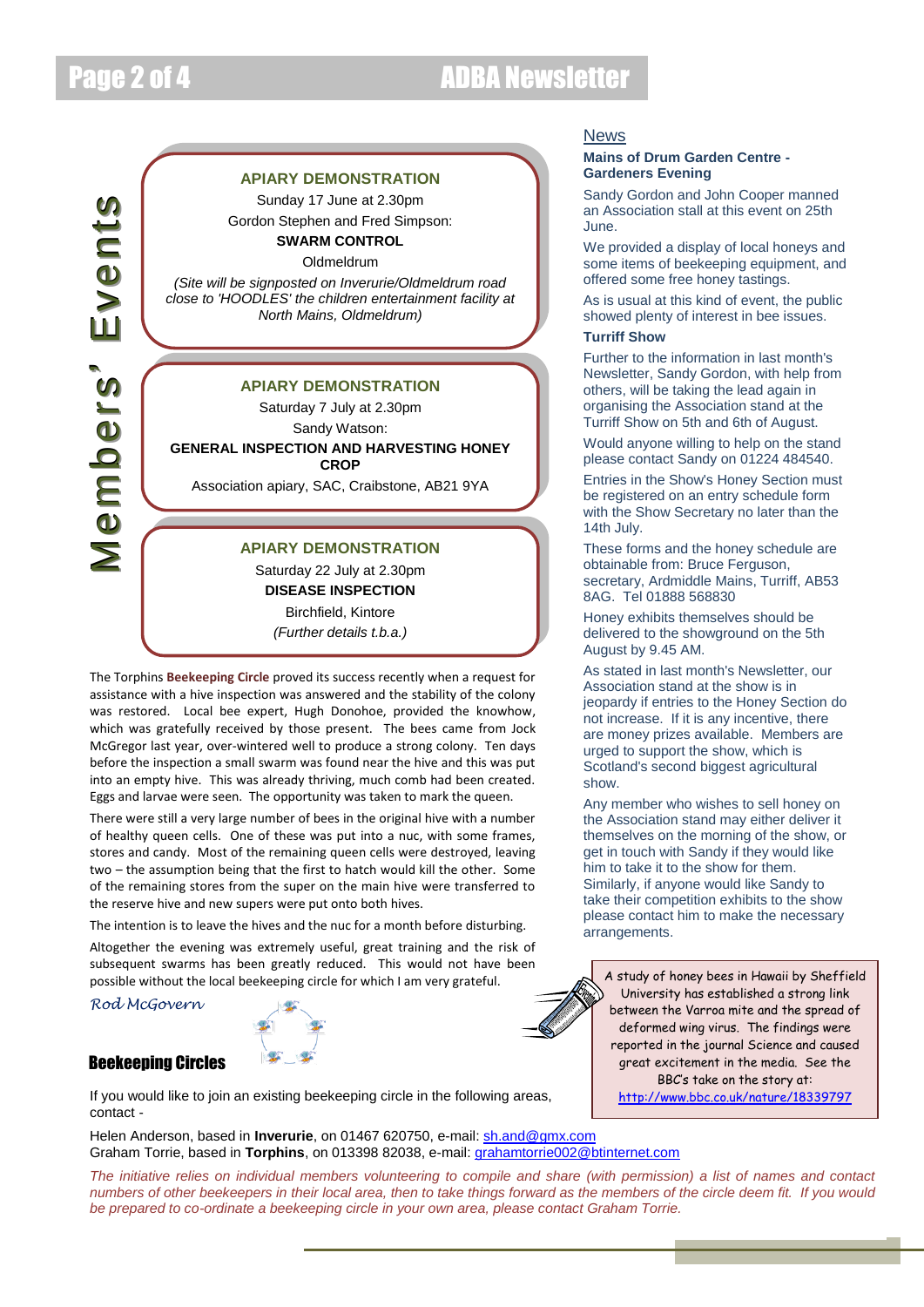### Page 3 of 4 ADBA Newsletter

#### Notes from the Secretary

On the  $19<sup>th</sup>$  May, Craibstone was the venue for a special bee health diseases day which was run by the Scottish Government and SASA. Sadly there was a poor turnout of local members but those who did attend were offered an opportunity to view diseased frames courtesy of SASA who provided examples of European Foul Brood and American Foul Brood, as well as chilled brood and chalk brood. This was only available under special licenced conditions and a rare opportunity for learning.

Graham Sharpe and Steve Sunderland along with Kirsty Sutherland showed the assembled beekeepers how to perform a disease inspection and shared practical information and knowledge which will enhance the beekeeping skills of those who were present.

It is unlikely that this course will come to the Aberdeen area again, however if we are lucky enough to be able to host it in the future, I would urge beekeepers new and experienced to attend. This will help to increase knowledge and understanding of disease and disease prevention and help build a more robust approach to disease prevention within the Association area.

It was £25 well spent with a full day's programme, refreshments and lunch provided. As an Association we should be seen to be proactive in our beekeeping and take full advantage of good quality study days which will help take beekeeping forward in the future. This study day was a great opportunity for beekeepers to network and learn from each other through sharing knowledge and experiences and hopefully more beekeepers will attend if days like this are provided again in the Aberdeen area.

Due to weather difficulties it may be necessary to cancel apiary inspections at short notice and I would urge all those who wish to attend the events on the yellow card to telephone either John Cooper, Chair, on 01224 637774, or Rosie Crighton, Secretary, on 01224 791181, to confirm if the event is going ahead. Any decision to cancel or postpone will be taken prior to 12 midday on the day of the inspection/event. **This is only in the event of the weather appearing inclement on the day of the inspection/event.**

Would any member who would like to purchase a locally produced nucleus hive please get in touch with Rosie Crighton, (Secretary), on 791181 who will co-ordinate supply and demand if possible. Thank you very much.

I would like to take this opportunity publically to thank Jock McGregor for awarding me the President's Trophy at the AGM last month. This was completely unexpected and I feel undeserved, however I am absolutely bowled over by receiving it. I have very much enjoyed the challenge of the secretarial role in the last year and know that there is still much to learn and do, but having my efforts acknowledged by Jock in such a way is really wonderful and I hope that I will continue to provide a supportive role to the membership and new Chairperson, John Cooper, in the future. I was touched by Jock's generosity and offer a heartfelt thanks to him for his vote of confidence, I would like to wish him and Margaret my warmest regards and I hope this is a successful beekeeping season for them.

*Rosie Crighton X.*

#### **Report on Scottish Beekeepers Association Executive Council Meeting 9th June 2012**

This was my first meeting as the area representative for Aberdeen BKA and Moray BKA and it soon became obvious that I have much to learn about the ways and means of the SBA.

I was surprised to learn that the total membership of the SBA was only 1400 (this is a very small proportion of the total number of Scottish beekeepers) and that many Scottish beekeepers (and their local Associations) seem to want to have little to do with the national organisation that serves and represents them. This is clearly something that both ADBKA and MBKA need to address. The President of the SBA (Phil McAnespie philmcanespie@supanet.com) would welcome the opportunity to speak to our Associations. Perhaps this is something that we ought to consider early in 2013?

This year's touring SBA lecturer (Richard Ball – from the National Bee Unit of the UK) is not visiting our area this year; we seem to have missed an opportunity to be part of the programme and we need to ensure that in future we don't miss the boat! (There are plans already afoot for a touring lecturer for 2013)

The SBA is concerned about its future direction and plans. To this end a five-year plan is being developed to make the SBA more effective and relevant.

We need to identify a Spray Liaison contact person in both our Associations; the names can then be added to the SBA listing on its website.

At the meeting reports were given by committees concerned with: bee health, Education, Library, beekeeping insurance/compensation, membership, ICT, National honey show.

There was much discussion on the SBA Centenary weekend in September; we need to give this major event some further publicity on our websites and amongst our members.

The SBA is currently looking for a new General Secretary to replace the current post-holder when she becomes President of the SBA in March 2013.

The next meeting of the Executive Committee is on 8th September.

*Stephen Palmer*

Stephen is our Area Representative on the SBA Executive Committee. He can be contacted at [palmers@fintry.plus.com](mailto:palmers@fintry.plus.com) or on 01888 551367